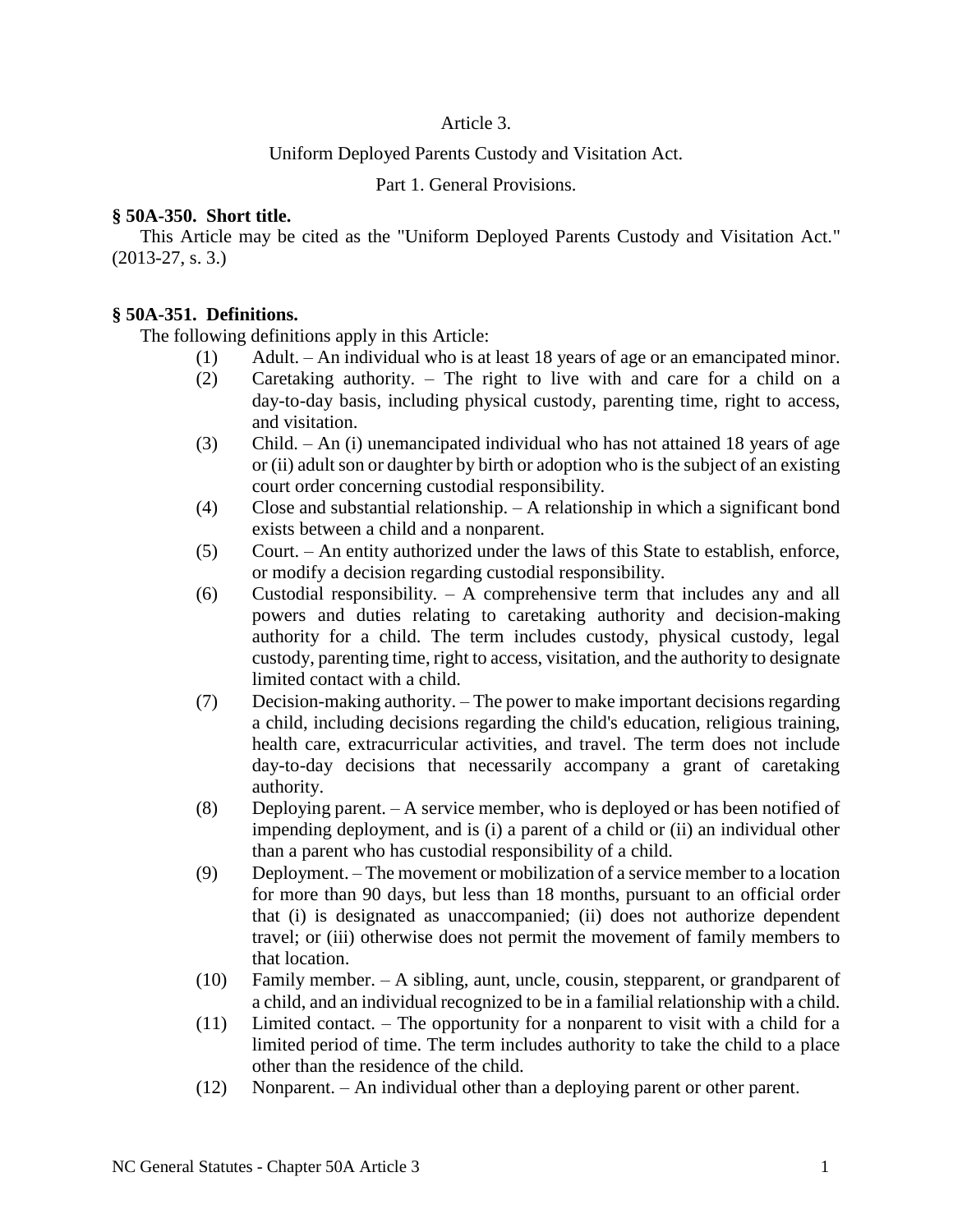- (13) Other parent. An individual who, in common with a deploying parent, is (i) the parent of a child or (ii) an individual other than a parent with custodial responsibility of a child.
- (14) Record. Information that is inscribed on a tangible medium or that is stored in an electronic or other medium and is retrievable in perceivable form.
- (15) Return from deployment. The conclusion of a service member's deployment as specified in uniformed service orders.
- (16) Service member. A member of a uniformed service.
- (17) State. A state of the United States, the District of Columbia, Puerto Rico, and the United States Virgin Islands, or any territory or insular possession subject to the jurisdiction of the United States.
- (18) Uniformed service. Service which includes (i) the active and reserve components of the Army, Navy, Air Force, Marine Corps, or Coast Guard of the United States; (ii) the Merchant Marine, the commissioned corps of the Public Health Service, or the commissioned corps of the National Oceanic and Atmospheric Administration of the United States; or (iii) the National Guard. (2013-27, s. 3.)

# **§ 50A-352. Remedies for noncompliance.**

In addition to other relief provided under the laws of this State, if a court finds that a party to a proceeding under this Article has acted in bad faith or intentionally failed to comply with the requirements of this Article or a court order issued under this Article, the court may assess reasonable attorneys' fees and costs against the opposing party and order other appropriate relief. (2013-27, s. 3.)

## **§ 50A-353. Jurisdiction.**

(a) A court may issue an order regarding custodial responsibility under this Article only if the court has jurisdiction pursuant to Uniform Child-Custody Jurisdiction and Enforcement Act (UCCJEA) under Article 2 of this Chapter. If the court has issued a temporary order regarding custodial responsibility pursuant to Part 3 of this Article, for purposes of the UCCJEA, the residence of the deploying parent is not changed by reason of the deployment during the deployment.

(b) If a court has issued a permanent order regarding custodial responsibility before notice of deployment and the parents modify that order temporarily by agreement pursuant to Part 2 of this Article, for purposes of the UCCJEA, the residence of the deploying parent is not changed by reason of the deployment.

(c) If a court in another state has issued a temporary order regarding custodial responsibility as a result of impending or current deployment, for purposes of the UCCJEA, the residence of the deploying parent is not changed by reason of the deployment.

(d) This section does not prohibit the exercise of temporary emergency jurisdiction by a court under the UCCJEA. (2013-27, s. 3.)

# **§ 50A-354. Notice required of deploying parent.**

(a) Except as provided in subsections (c) and (d) of this section, a deploying parent shall, in a record, notify the other parent of a pending deployment not later than seven days after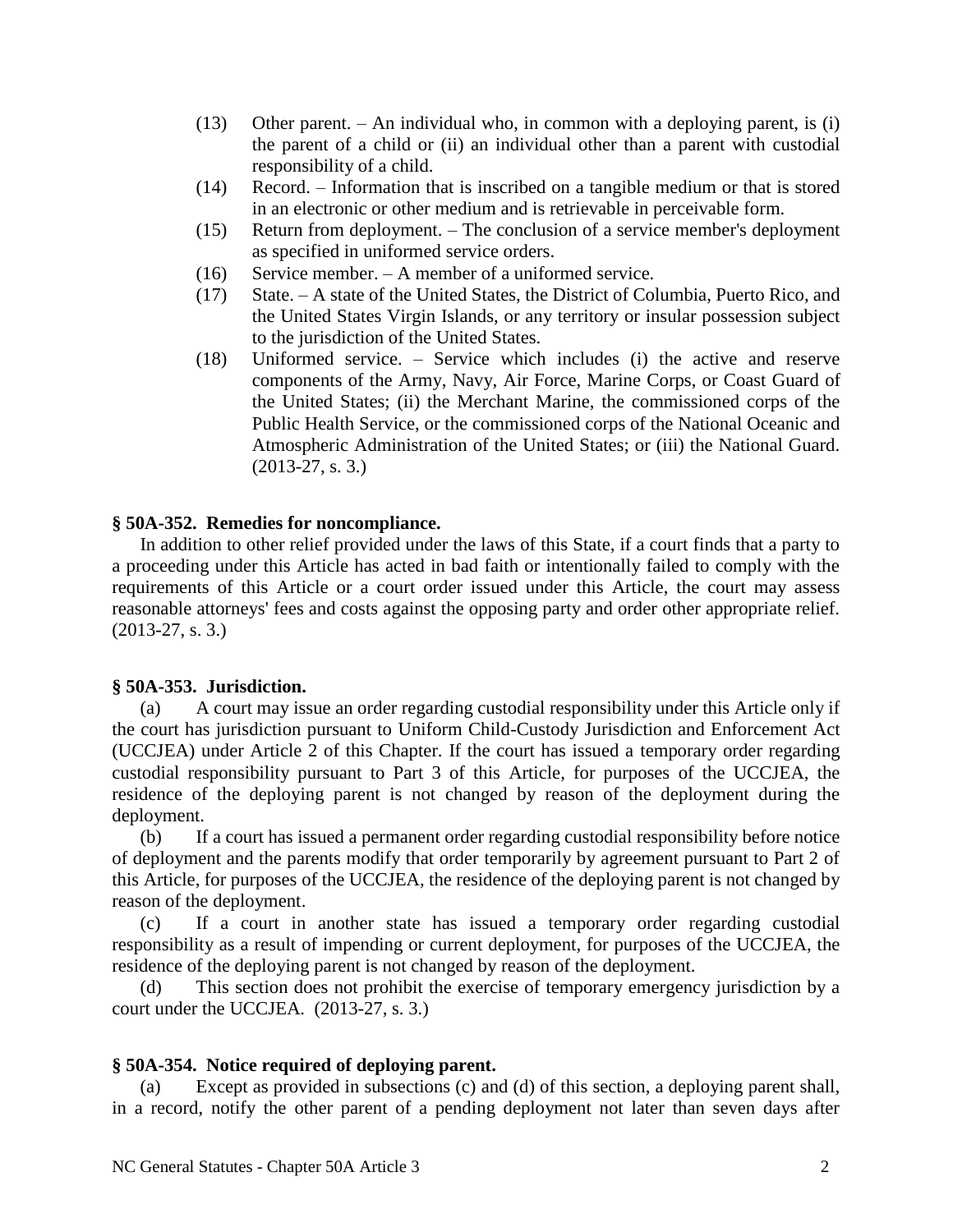receiving notice of deployment unless the deploying parent is reasonably prevented from notifying the other parent by the circumstances of service. If the circumstances of service prevent notification within seven days, the notification shall be made as soon as reasonably possible thereafter.

(b) Except as provided in subsections (c) and (d) of this section, each parent shall, in a record, provide the other parent with a plan for fulfilling that parent's share of custodial responsibility during deployment as soon as reasonably possible after receiving notice of deployment under subsection (a) of this section.

(c) If an existing court order prohibits disclosure of the address or contact information of the other parent, a notification of deployment under subsection (a) of this section, or notification of a plan for custodial responsibility during deployment under subsection (b) of this section, may be made only to the issuing court. If the address of the other parent is available to the issuing court, the court shall forward the notification to the other parent. The court shall keep confidential the address or contact information of the other parent.

(d) Notice in a record is not required if the parents are living in the same residence and there is actual notice of the deployment or plan.

(e) In a proceeding regarding custodial responsibility between parents, a court may consider the reasonableness of a parent's efforts to comply with this section. (2013-27, s. 3.)

# **§ 50A-355. Notification required for change of address.**

(a) Except as otherwise provided in subsection (b) of this section, an individual to whom custodial responsibility has been assigned or granted during deployment under Part 2 or Part 3 of this Article shall notify the deploying parent and any other individual with custodial responsibility of any change of mailing address or residence until the assignment or grant is terminated. The individual shall provide the notice to any court that has issued an existing custody or child support order concerning the child.

(b) If an existing court order prohibits disclosure of the address or contact information of an individual to whom custodial responsibility has been assigned or granted, a notification of change of mailing address or residence under subsection (a) of this section may be made only to the court that issued the order. The court shall keep confidential the mailing address or residence of the individual to whom custodial responsibility has been assigned or granted. (2013-27, s. 3.)

**§ 50A-356:** Reserved for future codification purposes.

**§ 50A-357:** Reserved for future codification purposes.

**§ 50A-358:** Reserved for future codification purposes.

**§ 50A-359:** Reserved for future codification purposes.

## Part 2. Agreement Addressing Custodial Responsibility During Deployment.

## **§ 50A-360. Form of agreement.**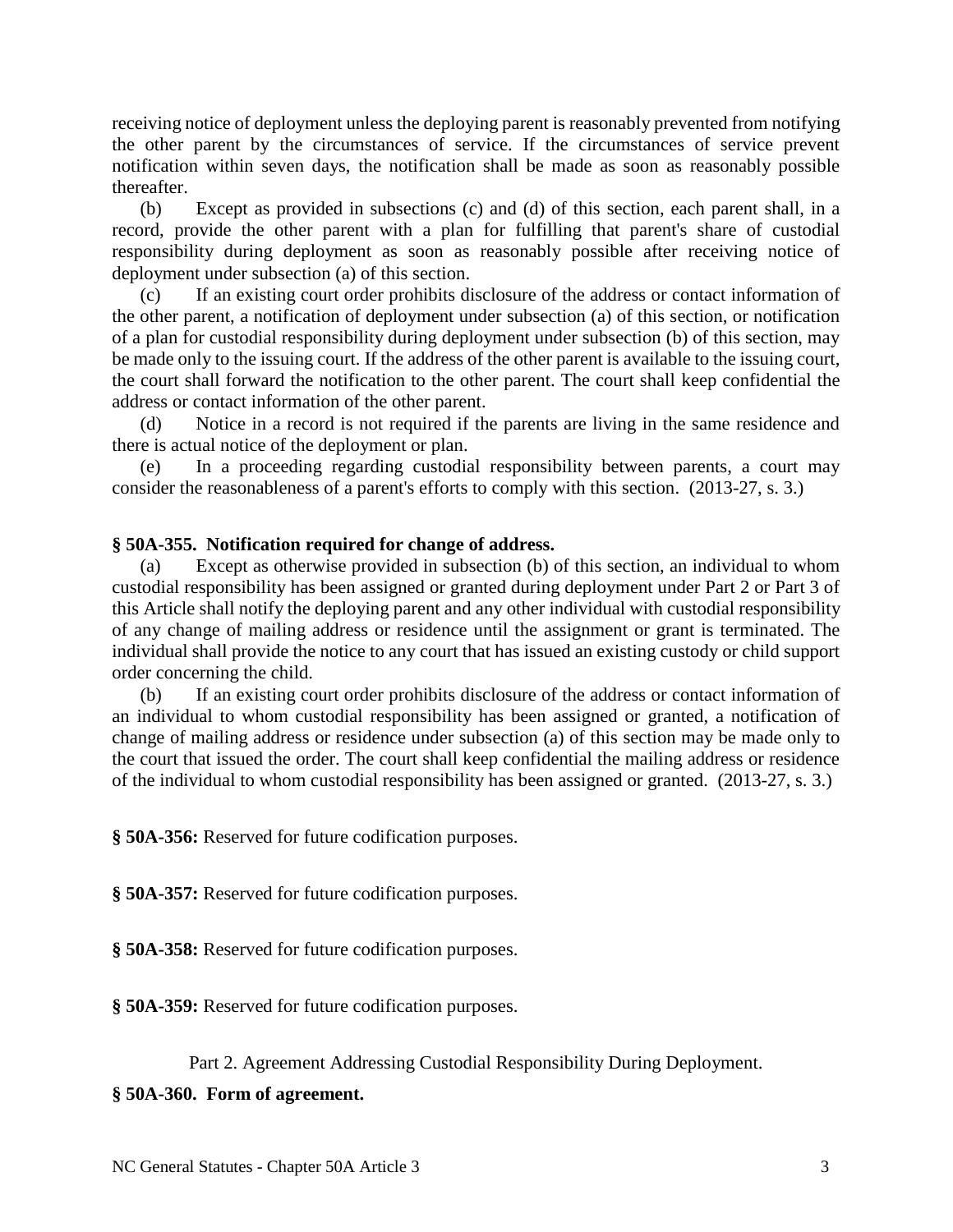(a) The parents of a child may enter into a temporary agreement granting custodial responsibility during deployment.

(b) An agreement under subsection (a) of this section shall be (i) in writing and (ii) signed by both parents or any nonparent to whom custodial responsibility is granted.

- (c) An agreement under subsection (a) of this section may include the following:
	- (1) To the extent feasible, identify the destination, duration, and conditions of the deployment that is the basis for the agreement.
	- (2) Specify the allocation of caretaking authority among the deploying parent, the other parent, and any nonparent, if applicable.
	- (3) Specify any decision-making authority that accompanies a grant of caretaking authority.
	- (4) Specify any grant of limited contact to a nonparent.
	- (5) If the agreement shares custodial responsibility between the other parent and a nonparent, or between two nonparents, provide a process to resolve any dispute that may arise.
	- (6) Specify (i) the frequency, duration, and means, including electronic means, by which the deploying parent will have contact with the child; (ii) any role to be played by the other parent in facilitating the contact; and (iii) the allocation of any costs of communications.
	- (7) Specify the contact between the deploying parent and child during the time the deploying parent is on leave or is otherwise available.
	- (8) Acknowledge that any party's existing child-support obligation cannot be modified by the agreement, and that changing the terms of the obligation during deployment requires modification in the appropriate court.
	- (9) Provide that the agreement terminates following the deploying parent's return from deployment according to the procedures under Part 4 of this Article.
	- (10) If the agreement must be filed pursuant to G.S. 50A-364, specify which parent shall file the agreement. (2013-27, s. 3.)

#### **§ 50A-361. Nature of authority created by agreement.**

(a) An agreement under this Part is temporary and terminates pursuant to Part 4 of this Article following the return from deployment of the deployed parent, unless the agreement has been terminated before that time by court order or modification of the agreement under G.S. 50A-362. The agreement derives from the parents' custodial responsibility and does not create an independent, continuing right to caretaking authority, decision-making authority, or limited contact in an individual to whom custodial responsibility is given.

(b) A nonparent given caretaking authority, decision-making authority, or limited contact by an agreement under this Part has standing to enforce the agreement until it has been modified pursuant to an agreement of the parents under G.S. 50A-362 or terminated under Part 4 of this Article or by court order. (2013-27, s. 3.)

#### **§ 50A-362. Modification of agreement.**

The parents may by mutual consent modify an agreement regarding custodial responsibility made pursuant to this Part. If an agreement made under this subsection is modified before deployment of a deploying parent, the modification shall be in writing and signed by both parents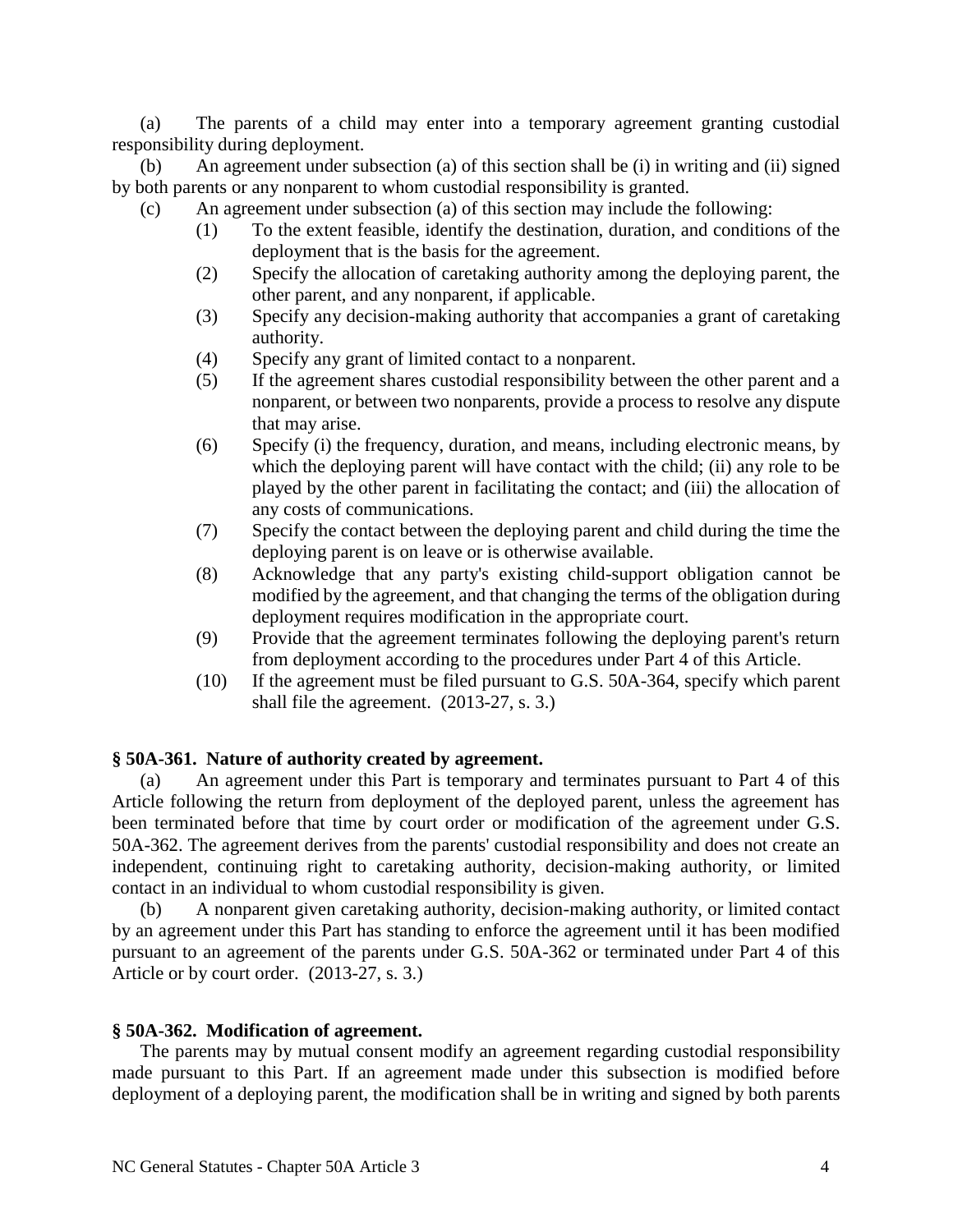and any nonparent who will exercise custodial responsibility under the modified agreement. If an agreement made under this section is modified during deployment of a deploying parent, the modification shall be agreed to, in a record, by both parents and any nonparent who will exercise custodial responsibility under the modified agreement. (2013-27, s. 3.)

#### **§ 50A-363. Power of attorney.**

If no other parent possesses custodial responsibility or if an existing court order prohibits contact between the child and the other parent, a deploying parent, by power of attorney, may delegate all or part of custodial responsibility to an adult nonparent for the period of deployment. The power of attorney is revocable by the deploying parent through a revocation of the power of attorney signed by the deploying parent. (2013-27, s. 3.)

#### **§ 50A-364. Filing agreement or power of attorney with court.**

An agreement or power of attorney created pursuant to this Part shall be filed within a reasonable period of time with any court that has entered an existing order on custodial responsibility or child support concerning the child. The case number and heading of the existing case concerning custodial responsibility or child support shall be provided to the court with the agreement or power of attorney. (2013-27, s. 3.)

**§ 50A-365:** Reserved for future codification purposes.

**§ 50A-366:** Reserved for future codification purposes.

**§ 50A-367:** Reserved for future codification purposes.

**§ 50A-368:** Reserved for future codification purposes.

**§ 50A-369:** Reserved for future codification purposes.

Part 3. Judicial Procedure for Granting Custodial Responsibility During Deployment.

#### **§ 50A-370. Proceeding for temporary custody order.**

(a) After a deploying parent receives notice of deployment and during the deployment, a court may issue a temporary order granting custodial responsibility unless prohibited by the Servicemembers Civil Relief Act, 50 U.S.C. app. §§ 521-522. A court may not issue a permanent order granting custodial responsibility in the absence of the deploying parent without the consent of the deploying parent.

(b) At any time after a deploying parent receives notice of deployment, either parent may file a motion regarding custodial responsibility of a child during deployment. The motion shall be filed in an existing proceeding for custodial responsibility of the child with jurisdiction under Part 1 of this Article or, if there is no existing proceeding in a court with jurisdiction under Part 1 of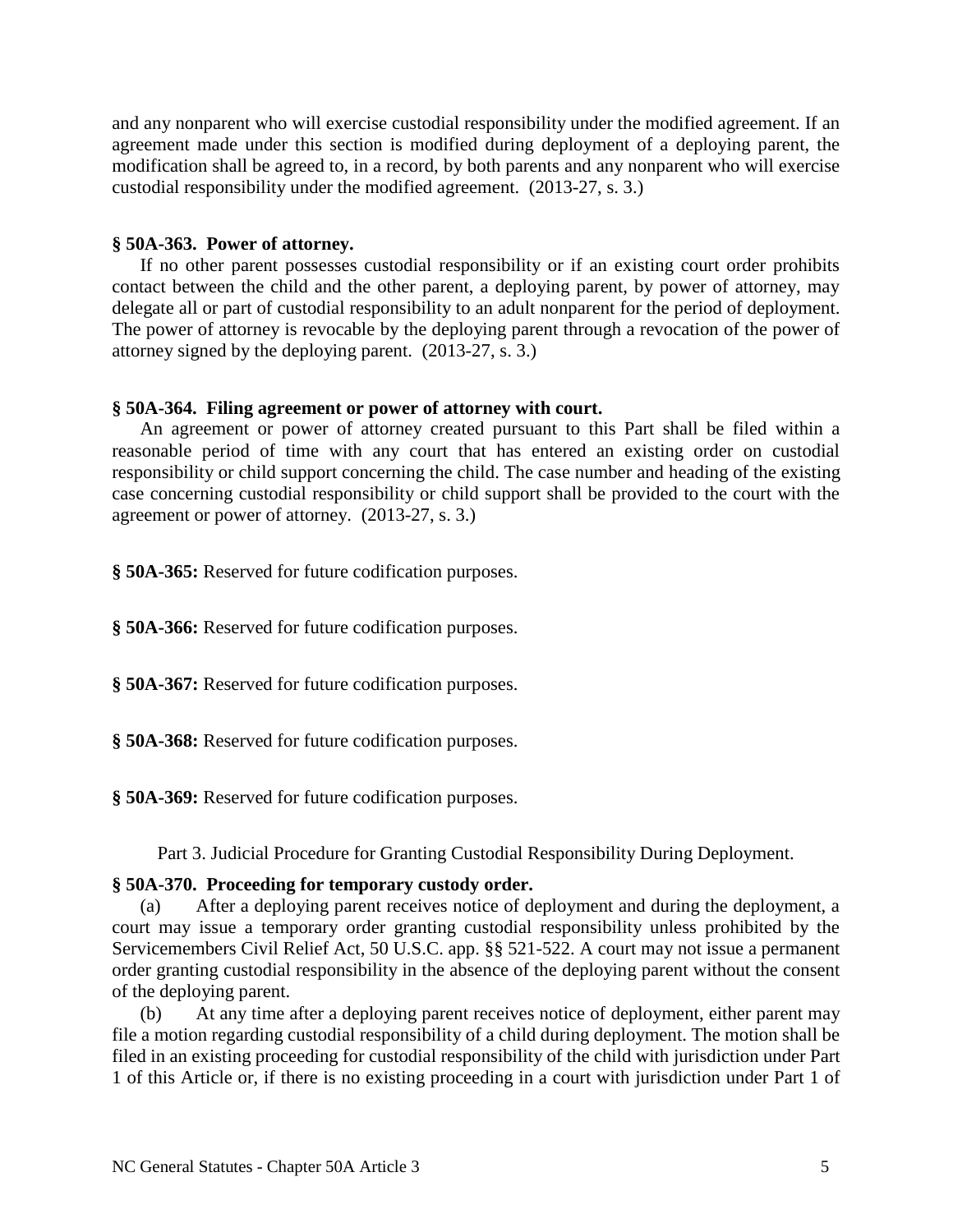this Article, in a new action for granting custodial responsibility during deployment. (2013-27, s. 3; 2014-115, s. 38(a).)

# **§ 50A-371. Expedited hearing.**

The court shall conduct an expedited hearing if a motion to grant custodial responsibility is filed before a deploying parent deploys. (2013-27, s. 3.)

# **§ 50A-372. Testimony by electronic means.**

In a proceeding brought under this Part, a party or witness who is not reasonably available to appear personally may appear and provide testimony and present evidence by electronic means unless the court finds good cause to require a personal appearance. (2013-27, s. 3.)

# **§ 50A-373. Effect of prior judicial decree or agreement.**

In a proceeding for a grant of custodial responsibility pursuant to this Part, the following shall apply:

- (1) A prior judicial order designating custodial responsibility of a child in the event of deployment is binding on the court unless the circumstances require modifying a judicial order regarding custodial responsibility.
- (2) The court shall enforce a prior written agreement between the parents for designating custodial responsibility of a child in the event of deployment, including a prior written agreement executed under Part 2 of this Article, unless the court finds the agreement contrary to the best interest of the child. (2013-27, s. 3.)

## **§ 50A-374. Grant of caretaking or decision-making authority to nonparent.**

(a) In accordance with the laws of this State and on the motion of a deploying parent, a court may grant caretaking authority of a child to a nonparent who is an adult family member of the child or an adult with whom the child has a close and substantial relationship if it is in the best interest of the child.

(b) Unless the grant of caretaking authority to a nonparent under subsection (a) of this section is agreed to by the other parent, the grant is limited to an amount of time not greater than (i) the time granted to the deploying parent in an existing permanent custody order, except that the court may add unusual travel time necessary to transport the child or (ii) in the absence of an existing permanent custody order, the amount of time that the deploying parent habitually cared for the child before being notified of deployment, except that the court may add unusual travel time necessary to transport the child.

(c) A court may grant part of the deploying parent's decision-making authority for a child to a nonparent who is an adult family member of the child or an adult with whom the child has a close and substantial relationship if the deploying parent is unable to exercise that authority. When a court grants the authority to a nonparent, the court shall specify the decision-making powers that will and will not be granted, including applicable health, educational, and religious decisions.

(d) Any nonparent to whom caretaking authority or decision-making authority is granted shall be made a party to the action until the grant of caretaking authority or decision-making authority is terminated. (2013-27, s. 3.)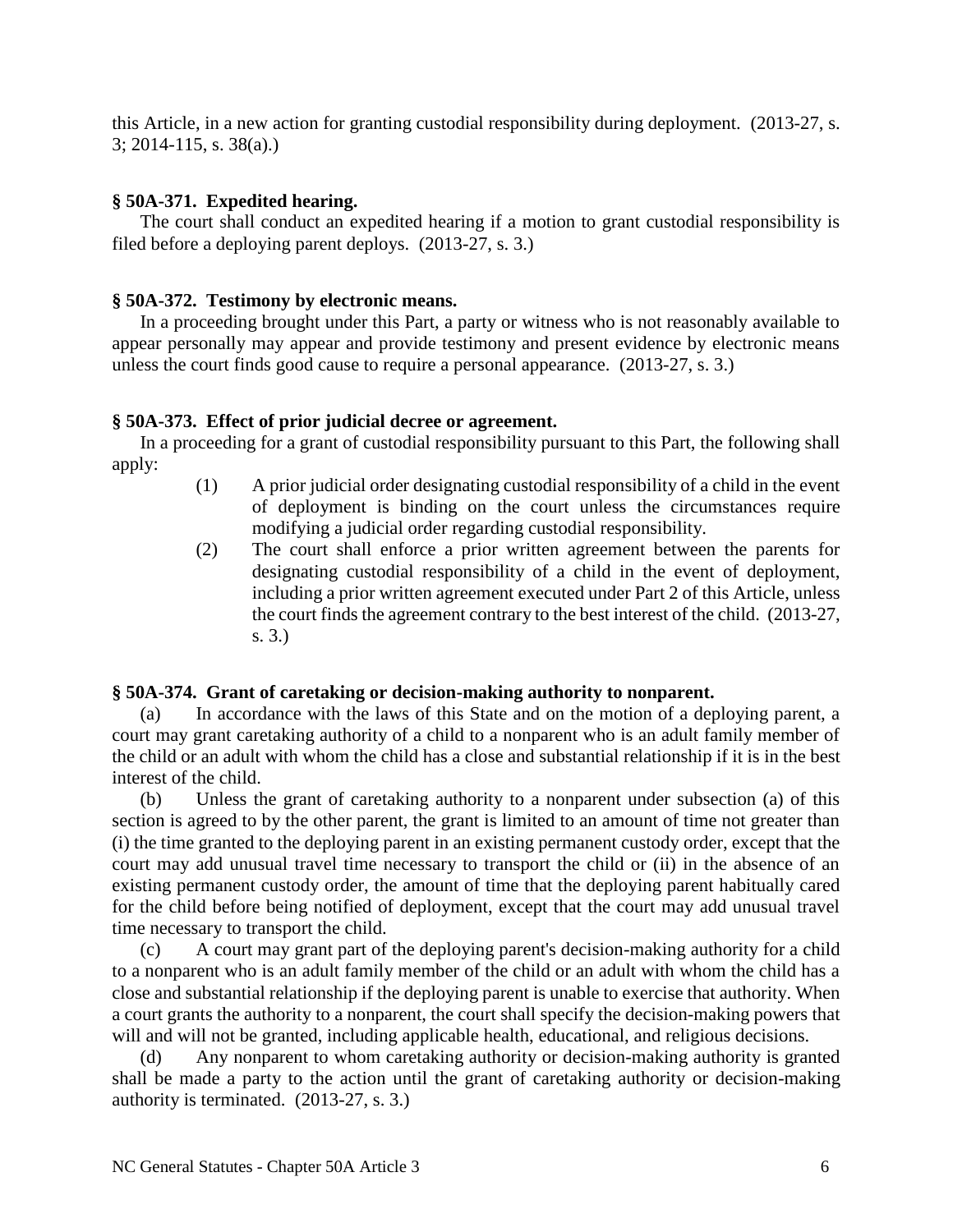### **§ 50A-375. Grant of limited contact.**

(a) In accordance with laws of this State and on motion of a deploying parent, a court shall grant limited contact with a child to a nonparent who is either a family member of the child or an individual with whom the child has a close and substantial relationship, unless the court finds that the contact would be contrary to the best interest of the child.

(b) Any nonparent who is granted limited contact shall be made a party to the action until the grant of limited contact is terminated. (2013-27, s. 3.)

## **§ 50A-376. Nature of authority created by order.**

(a) A grant made pursuant to this Part is temporary and terminates pursuant to Part 4 of this Article following the return from deployment of the deployed parent, unless the grant has been terminated before that time by court order. The grant does not create an independent, continuing right to caretaking authority, decision-making authority, or limited contact in an individual to whom it is granted.

(b) A nonparent granted caretaking authority, decision-making authority, or limited contact under this Part has standing to enforce the grant until it is terminated under Part 4 of this Article or by court order.

(c) Any nonparent made a party because of a grant of caretaking authority, decision-making authority, or limited contact shall have no continuing right to party status after the grant of caretaking authority, decision-making authority, or limited contact is terminated pursuant to Part 4 of this Article or by court order. (2013-27, s. 3.)

## **§ 50A-377. Content of temporary custody order.**

(a) An order granting custodial responsibility under this Part shall (i) designate the order as temporary and (ii) identify to the extent feasible the destination, duration, and conditions of the deployment.

(b) If applicable, a temporary order for custodial responsibility shall comply with each of the following:

- (1) Specify the allocation of caretaking authority, decision-making authority, or limited contact among the deploying parent, the other parent, and any nonparent.
- (2) If the order divides caretaking or decision-making authority between individuals, or grants caretaking authority to one individual and limited contact to another, provide a process to resolve any significant dispute that may arise.
- (3) Provide for liberal communication between the deploying parent and the child during deployment, including through electronic means, unless contrary to the best interest of the child, and allocate any costs of communications.
- (4) Provide for liberal contact between the deploying parent and the child during the time the deploying parent is on leave or is otherwise available, unless contrary to the best interest of the child.
- (5) Provide for reasonable contact between the deploying parent and the child following return from deployment until the temporary order is terminated, which may include more time than the deploying parent spent with the child before entry of the temporary order.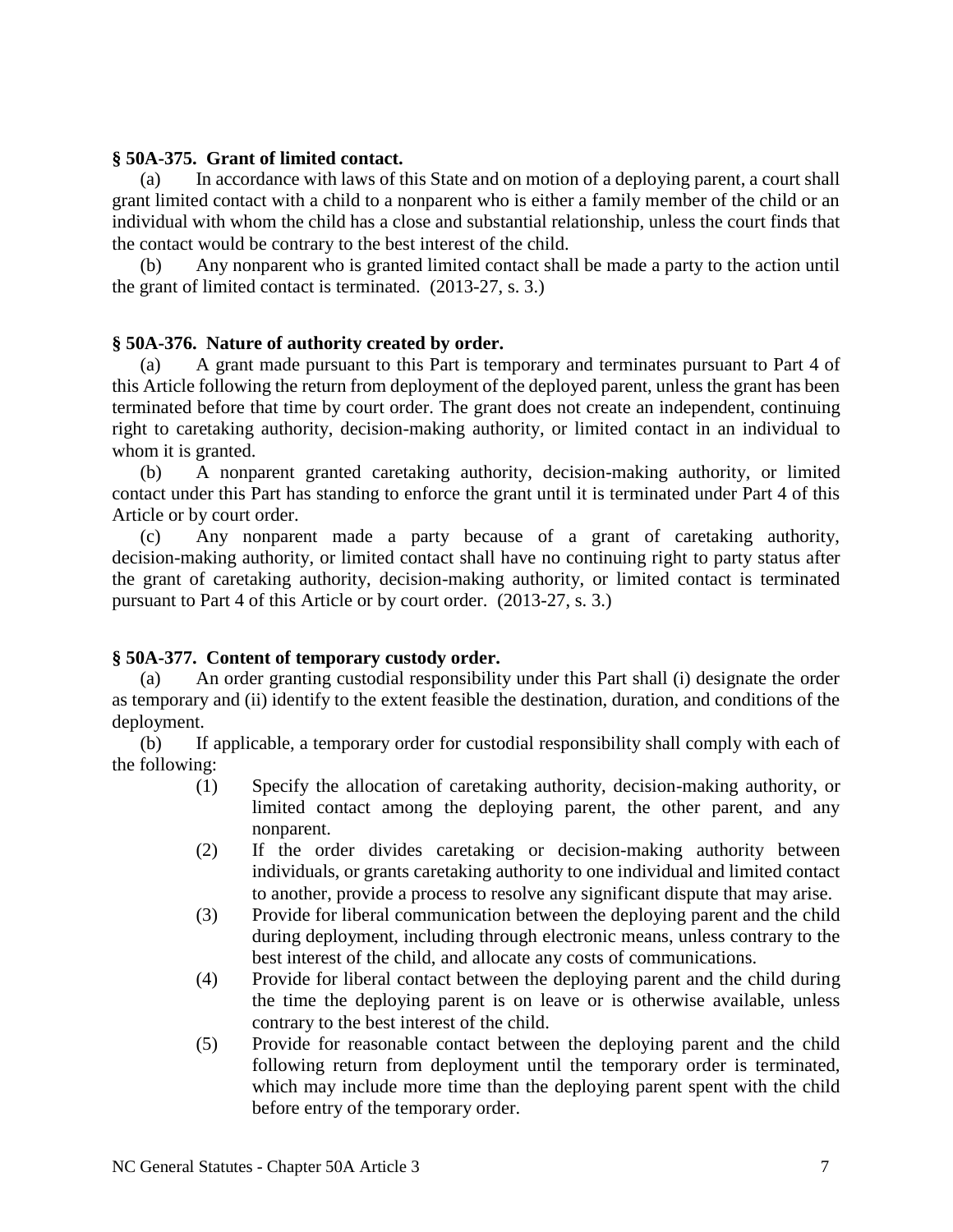(6) Provide that the order will terminate following return from deployment according to the procedures under Part 4 of this Article. (2013-27, s. 3.)

# **§ 50A-378. Order for child support.**

If a court has issued an order providing for grant of caretaking authority under this Part, or an agreement granting caretaking authority has been executed under Part 2 of this Article, the court may enter a temporary order for child support consistent with the laws of this State regarding child support if the court has jurisdiction under the Uniform Interstate Family Support Act under Chapter 52C of the General Statutes. (2013-27, s. 3.)

# **§ 50A-379. Modifying or terminating assignment or grant of custodial responsibility to nonparent.**

(a) Except for an order in accordance with G.S. 50A-373 or as otherwise provided in subsection (b) of this section, and consistent with the Servicemembers Civil Relief Act, 50 U.S.C. app. §§ 521-522, on motion of a deploying or other parent or any nonparent to whom caretaking authority, decision-making authority, or limited contact has been granted, the court may modify or terminate a grant of caretaking authority, decision-making authority, or limited contact made pursuant to this Article if the modification or termination is consistent with this Part and the court finds it is in the best interest of the child. Any modification shall be temporary and terminates following the conclusion of deployment of the deployed parent according to the procedures under Part 4 of this Article, unless the grant has been terminated before that time by court order.

(b) On motion of a deploying parent, the court shall terminate a grant of limited contact. (2013-27, s. 3; 2014-115, s. 38(b).)

**§ 50A-380:** Reserved for future codification purposes.

**§ 50A-381:** Reserved for future codification purposes.

**§ 50A-382:** Reserved for future codification purposes.

**§ 50A-383:** Reserved for future codification purposes.

**§ 50A-384:** Reserved for future codification purposes.

## Part 4. Return From Deployment.

# **§ 50A-385. Procedure for terminating temporary grant of custodial responsibility established by agreement.**

(a) At any time following return from deployment, a temporary agreement granting custodial responsibility under Part 2 of this Article may be terminated by an agreement to terminate signed by the deploying parent and the other parent.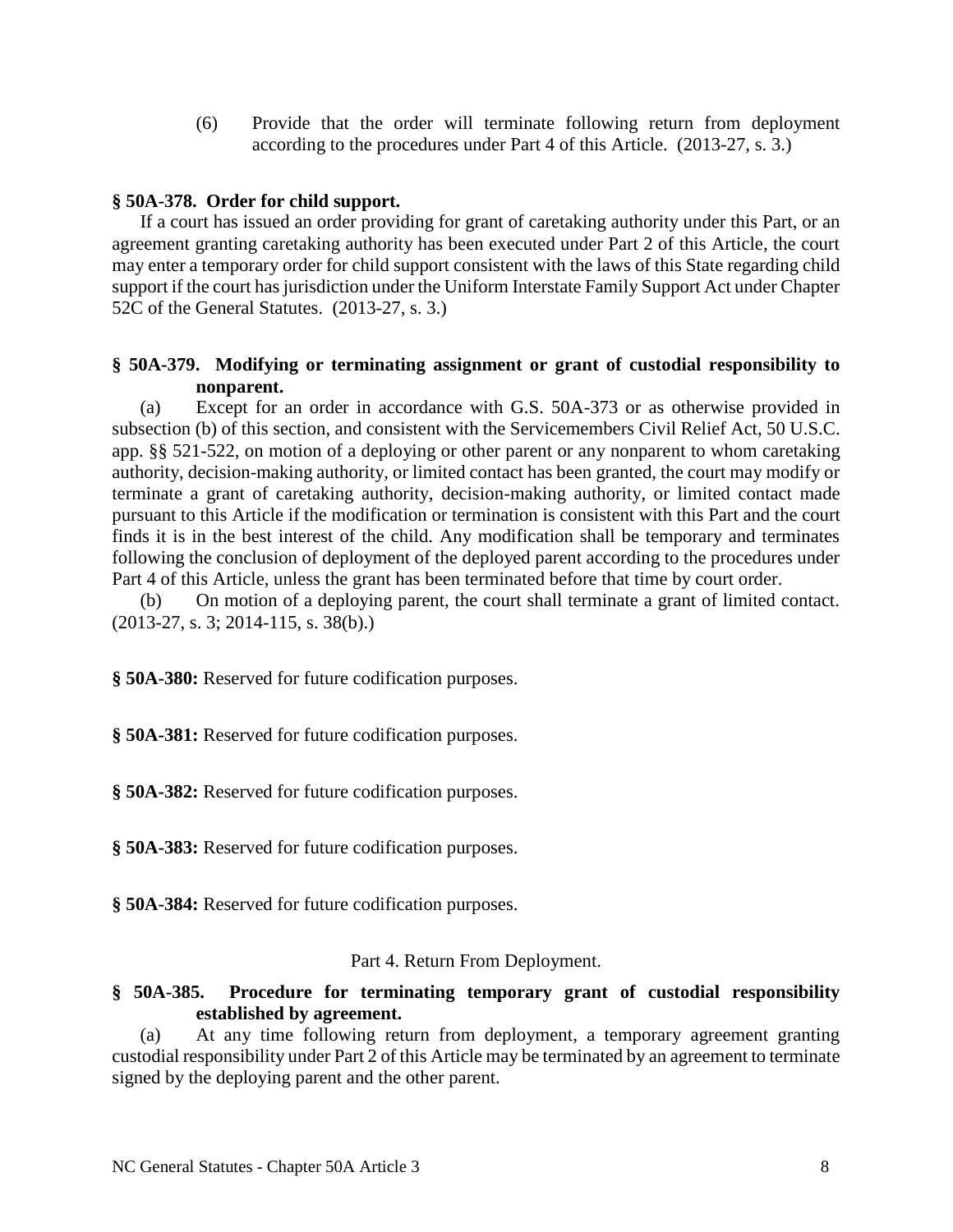(b) The temporary agreement granting custodial responsibility terminates if (i) the agreement to terminate specifies a date for termination or (ii) the agreement to terminate does not specify a date, on the date the agreement to terminate is signed by both parents.

In the absence of an agreement to terminate, the temporary agreement granting custodial responsibility terminates 60 days from the date the deploying parent gives notice to the other parent that the deploying parent has returned from deployment, unless earlier terminated upon the date stated in an order terminating the temporary grant of custodial responsibility or the death of the deploying parent.

(d) If the temporary agreement granting custodial responsibility was filed with a court pursuant to G.S. 50A-364, an agreement to terminate the temporary agreement shall also be filed with that court within a reasonable period of time after the signing of the agreement. The case number and heading of the existing custodial responsibility or child support case shall be provided to the court with the agreement to terminate.  $(2013-27, s. 3; 2014-115, s. 38(c))$ 

## **§ 50A-386. Consent procedure for terminating temporary grant of custodial responsibility established by court order.**

At any time following return from deployment, the deploying parent and the other parent may file with the court an agreement to terminate a temporary order for custodial responsibility issued under Part 3 of this Article. After an agreement has been filed, the court shall issue an order terminating the temporary order on the date specified in the agreement. If no date is specified, the court shall issue the order immediately. (2013-27, s. 3.)

#### **§ 50A-387. Visitation before termination of temporary grant of custodial responsibility.**

After a deploying parent returns from deployment and until a temporary agreement or order for custodial responsibility established under Part 2 or Part 3 of this Article is terminated, the court shall enter a temporary order granting the deploying parent reasonable contact with the child unless it is contrary to the best interest of the child. The court shall enter a temporary order granting contact under this section even if the time exceeds the time the deploying parent spent with the child before deployment. (2013-27, s. 3.)

## **§ 50A-388. Termination by operation of law of temporary grant of custodial responsibility established by court order.**

(a) A temporary order for custodial responsibility issued under Part 3 of this Article shall terminate, if no agreement between the parties to terminate a temporary order for custodial responsibility has been filed, 60 days from the date the deploying parent gives notice of having returned from deployment to the other parent and any nonparent granted custodial responsibility, when applicable, or upon the death of the deploying parent, whichever occurs first.

(b) Any proceedings seeking to terminate or prevent termination of a temporary order for custodial responsibility are governed by laws of this State. (2013-27, s. 3; 2014-115, s. 38(d).)

**§ 50A-389:** Reserved for future codification purposes.

**§ 50A-390:** Reserved for future codification purposes.